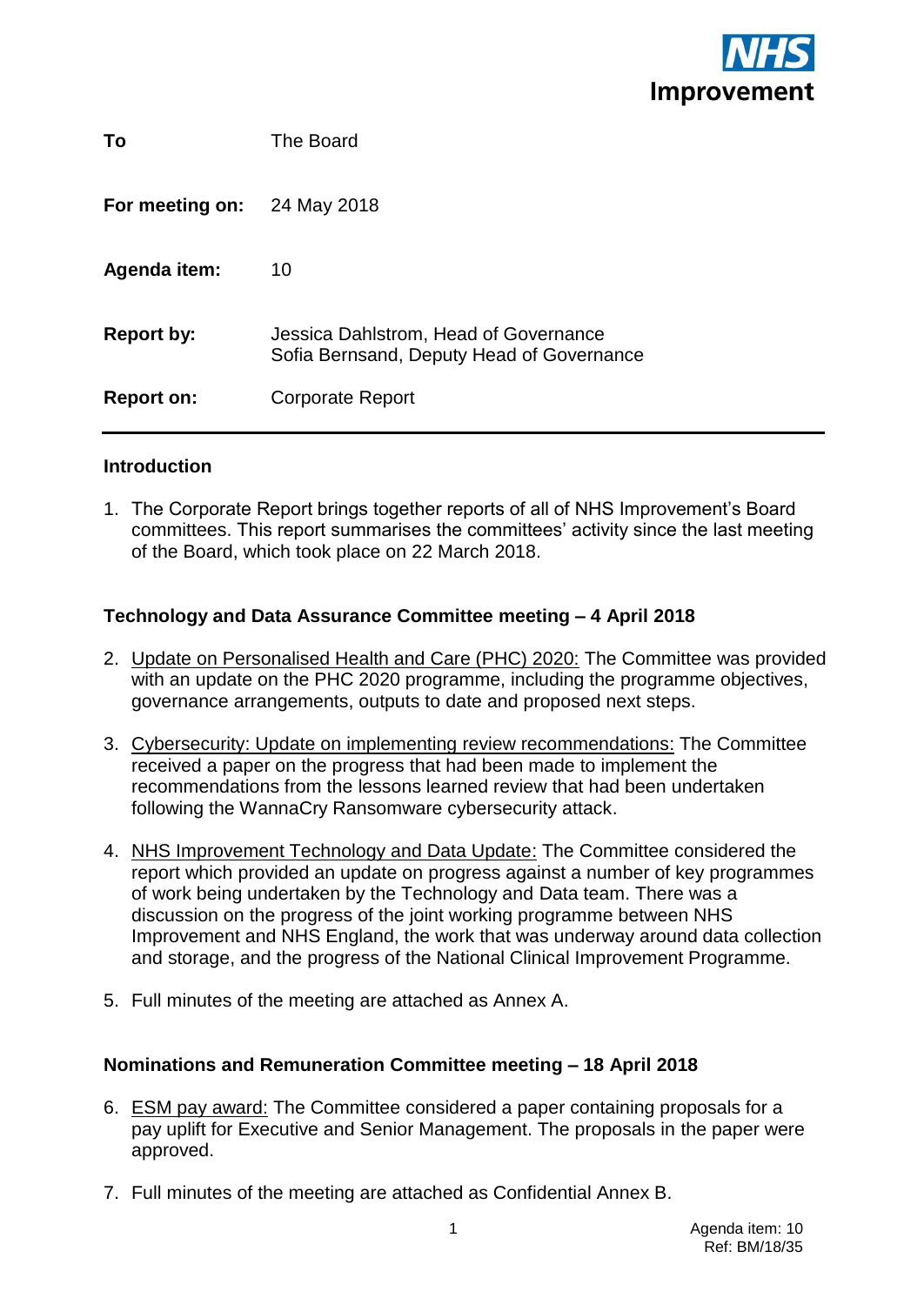# **Quality Committee meeting – 26 April 2018**

- 8. The Committee welcomed its new Patient and Public Voice Committee members.
- 9. Patient Story: The Committee watched a video in which current and former patients of Great Ormond Street Hospital explained their experience of transitioning from children's to adult services. A number of issues were raised around disruption to services received, lack of coordination and lack of clear guidance on what to expect in adult services. A discussion took place on how these issues were being addressed.
- 10.Quality Dashboard: The key trends and issues highlighted in the Quality Dashboard were discussed. The Committee considered, among other matters, venous thromboembolism (VTE) performance data, data on length of stay and readmissions, out of area placements and mixed sex accommodation statistics.
- 11. Update from the regions: The Committee received detailed regional reports setting out key issues and risks at a regional level. A discussion took place on workforce risks.
- 12.Lessons learned from winter: The Committee considered the lessons learned from winter report ahead of its presentation to the NHS Improvement Board, and provided a number of comments. The importance of incorporating a review of the impact of elective care cancellations was highlighted.
- 13.Whistleblowing and complaints: A paper setting out whistleblowing and complaints was presented to the Committee and consideration was given to NHS Improvement's approach to whistleblowing cases. A discussion took place on the support that was offered to whistleblowers to ensure they could continue working or get back to work where relevant.
- 14.Full minutes of the meeting are attached as Annex C.

# **Provider Leadership Committee meeting – 8 May 2018**

- 15.Annual overview of the work of the Non-Executive Appointments Team: The Committee received an overview of work carried out by the Non-Executive Appointments team on appointments, diversity and development during 2017/18. The Committee noted the increase in the number of appointments approved by the Committee and its sub-committees during the year. This was notwithstanding a slight reduction in NHS trusts to which the Committee's remit apply but was thought to be the result of a higher turnover of these roles and a reduction in the appointment term to two years.
- 16. Report on NHS Trust cases agreed by NHS Improvement Provider Leadership Committee & Sub-committees: The Committee noted the considered the report, which outlined NHS Trust pay and severance cases submitted to NHS Improvement for consideration between 1 January and 31 March 2018.
- 17.Revised options for the appraisal of NHS Trust Chairs for 2017/18: The Committee considered and approved the 2017/18 approach NHS Trust chairs appraisal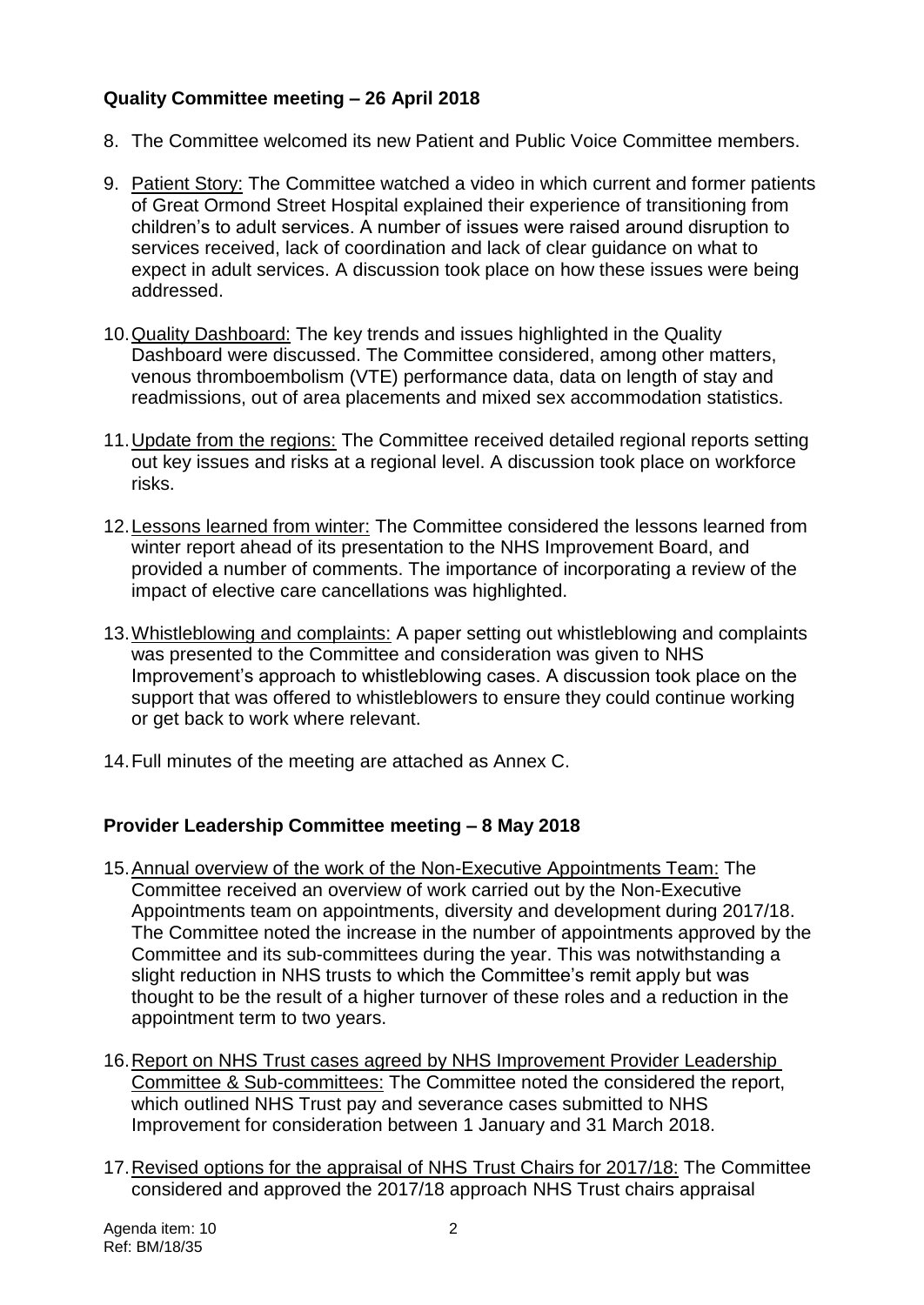process. The process, which had been amended slightly from previous year, was designed to better align a chair's appraisal with the performance of the trust.

- 18.Update on VSM framework: The Committee received an oral update on the development of a VSM framework.
- 19.Risk management arrangements and risk management: The Committee considered and approved the proposal for the Committee to oversee the Nonexecutive Development and Trust Resourcing teams risk register.
- 20.Draft full minutes of the meeting are attached as Confidential Annex D.

### **Audit and Risk Assurance Committee meeting – 8 May 2018**

- 21.NHS trust and NHS foundation trust working capital information: The Committee received a report on working capital information submitted to NHS Improvement by NHS trust and NHS foundation trusts.
- 22.Deep Dive Risk Review: London & North regions: The Committee considered a deep dive risk review of how risks were managed in the London and North regions, together with a short comparison of the two regions. The Committee noted that many of the risks and the approach to managing risk were broadly similar between the regions but mitigating actions and the way in which the two regions assessed their risk were unique to each region. The Committee emphasised that with the creation of seven integrated regions it would be important to develop best practice examples.
- 23. Corporate Risk Management Report Q4: The Committee noted the report and received an update on changes approved by the Board to the strategic risk register, including the new approach for identifying and categorising risks. The Committee requested that the new draft framework be presented at the next meeting.
- 24.Internal audit progress report: The Committee considered the report which provided an update on progress against the internal audit plan for 2017/18, noted that the final three reports would be presented at the next meeting and approved the request to defer the Data Migration advisory review to the 2018/19 internal audit plan.
- 25. Internal audit reports: The Committee received internal audit reports on Key Financial Controls, Sustainability and Transformation Partnerships (STP), Single Oversight Framework (SOF), Recruitment and Estates.
- 26. Internal audit action update: The Committee considered the report which provided assurance that recommendations raised in internal audit reports had been addressed.
- 27.Annual Report and Accounts key assumptions within the 2017/18 annual accounts: The Committee considered the report, which set out the proposed approach to a number of issues impacting the statutory accounts for Monitor and NHS Trust Development Authority.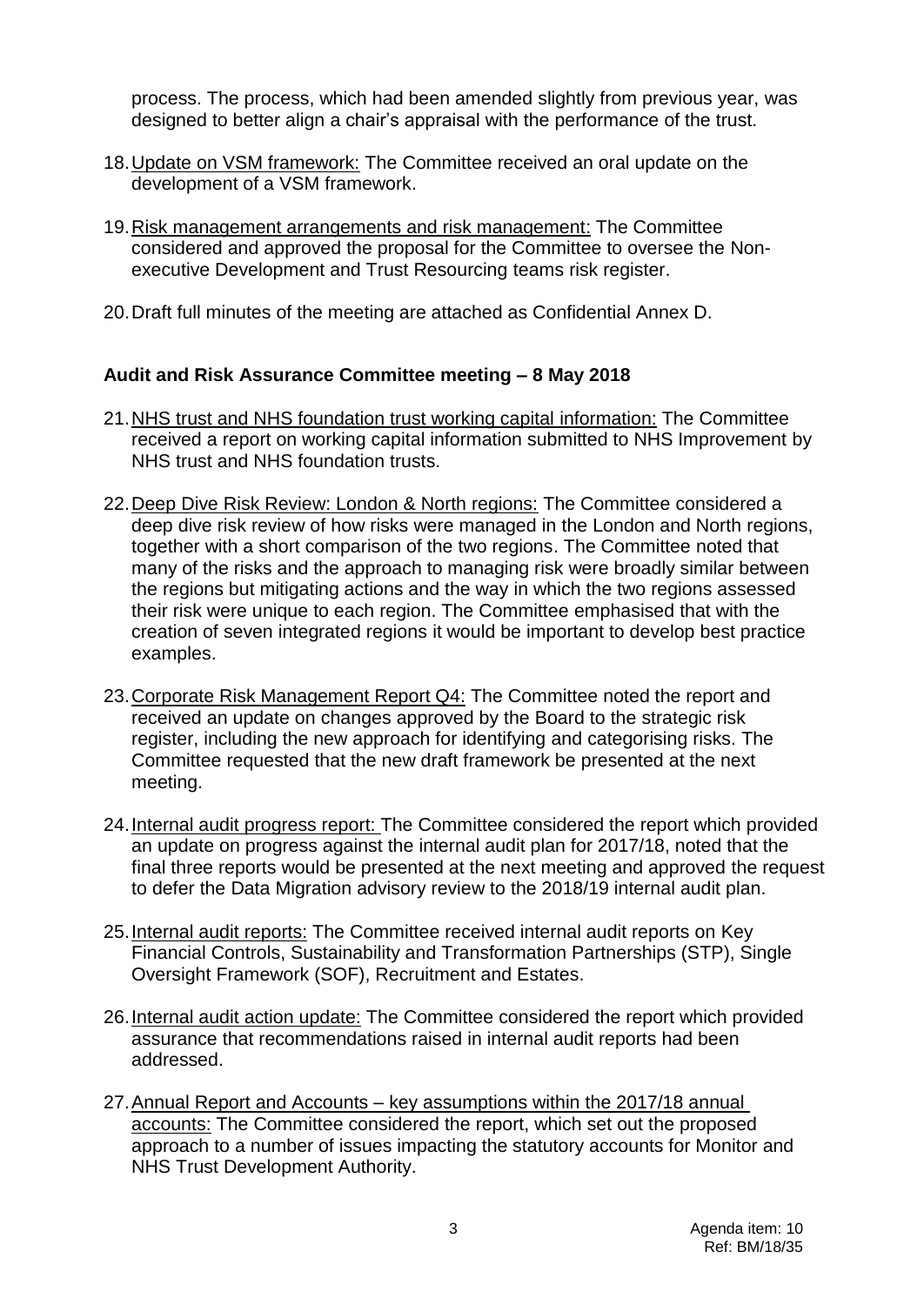- 28.External Auditors' audit planning report: The Committee received reports from the National Audit Office (NAO) on: NAO's audit of the 2017/18 the Whole Provider Account; and key matters arising from NAO's interim audits of the financial statements of Monitor and NHS Trust Development Authority.
- 29.Draft full minutes of the meeting are attached as Confidential Annex E.

# **Operational Productivity Programme Delivery Group meeting – 8 May 2018**

- 30. National Pathology Consolidation Programme: The Group received a report on the progress of the National Pathology Consolidation Programme, including the key achievements in 2017/18 and the next steps for 2018/19. The work that was underway on commissioning and procurement, and the progress that had been made on the 29 pathology consolidation networks were discussed.
- 31.Opportunities in Imaging Early insights: The Group considered a summary of the initial findings and opportunities that had been identified through the National Imaging Data Collection.
- 32.Update on Hospital Pharmacy and Medicines Optimisation programme: The Group considered the report which provided an update on the progress of the Hospital Pharmacy and Medicines Optimisation programme, including the key achievements of 2017/18 and the plans for 2018/19.
- 33.Update on the Strategic Estates Planning Transition to NHS Improvement: The Group received an update on the transfer of the Strategic Estates Planning function from NHS Property Services and Community Health Partnership to a joint function with NHS Improvement and NHS England. The joint function would provide the NHS with professional strategic estates expertise and improve the delivery of Sustainability and Transformation Partnerships across the health system.
- 34.GIRFT best practice manual Trauma and Orthopaedic: The Group considered the report which provided an update on the development of a good practice manual for delivery of trauma and orthopaedic services based on the learnings from the work that had been undertaken by the Getting It Right First Time team and NHS Improvement, with external support, at King's College Hospital NHS Foundation Trust.
- 35. Corporate Services Programme Update: The Group noted the report which provided an update on the progress of the Corporate Services Programme since October 2017.
- 36.Full minutes of the meeting are attached as Confidential Annex F.

# **Recommendation**

37.The Board is asked to note recent committee activity.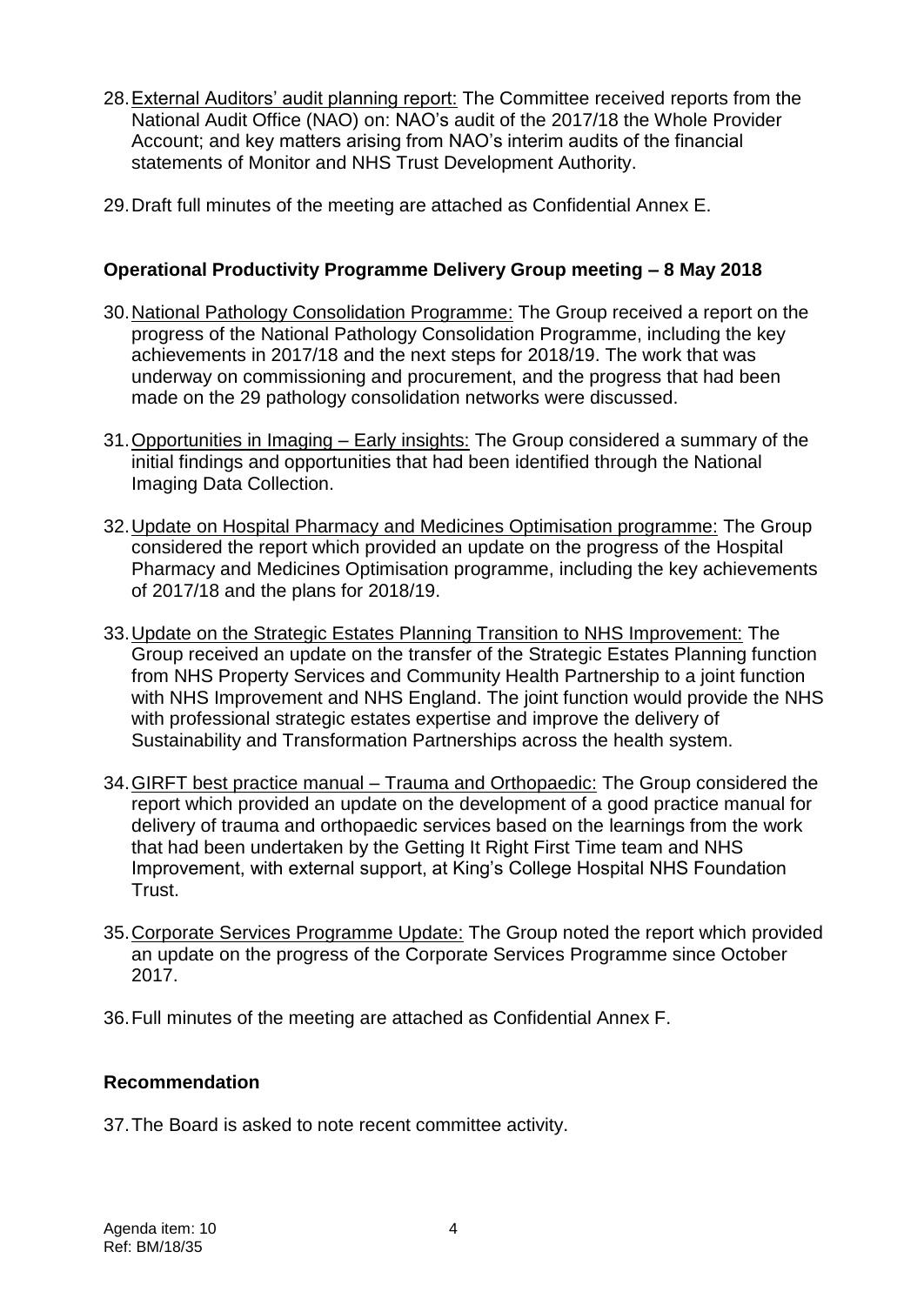

### **ANNEX A: MINUTES OF A MEETING OF THE TECHNOLOGY AND DATA ASSURANCE COMMITTEE HELD ON 4 APRIL 2018 AT 2.00pm AT WELLINGTON HOUSE, 133-135 WATERLOO ROAD, LONDON, SE1 8UG**

#### **Present:**

Sigurd Reinton, Non-Executive Director (Chair) Richard Douglas, Non-Executive Director Jora Gill, Independent Member Simon Stone, Independent Member Ted Woodhouse, Independent Member

#### **In attendance:**

Dr Simon Eccles, Chief Clinical Information Officer, NHS England Katie Neumann, Senior Governance Officer Peter Sinden, Chief Digital Officer, NHS Improvement and Care Quality Commission William Smart, Chief Information Officer, NHS Improvement and NHS England Sarah Wilkinson, Chief Executive, NHS Digital

### **1. Welcome and apologies**

- 1.1 Apologies for absence had been received from Graham Binns (Enterprise Architect), Noel Gordon (Chair, NHS Digital), Jeremy Marlow (Executive Director of Operational Productivity) and Iain Wallen (Director of Information and Analytics).
- 1.2 The Chair welcomed Dr Simon Eccles, Chief Clinical Information Officer (CCIO) (NHS England) and Sarah Wilkinson, Chief Executive Officer (CEO) (NHS Digital) to the meeting.
- 1.3 Consideration was given to the interaction of the Technology and Data Assurance Committee (TDAC) with the Digital Delivery Board (DDB) and it was noted that a number of TDAC attendees also sat on the DDB. The further work that would be undertaken to review NHS Improvement's governance framework, its alignment with other national bodies and the interactions between the various forums in place, including those related to information technology and the digital strategy, was discussed. It was noted that this work would also look at TDAC's interaction with the National Information Board.

### **2. Declarations of interest**

2.1 No interests were declared.

### **3. Minutes and matters arising from the meeting held on 14 February 2018 (TDAC/18/06)**

3.1 The minutes of the TDAC meeting held on 4 April 2018 were approved.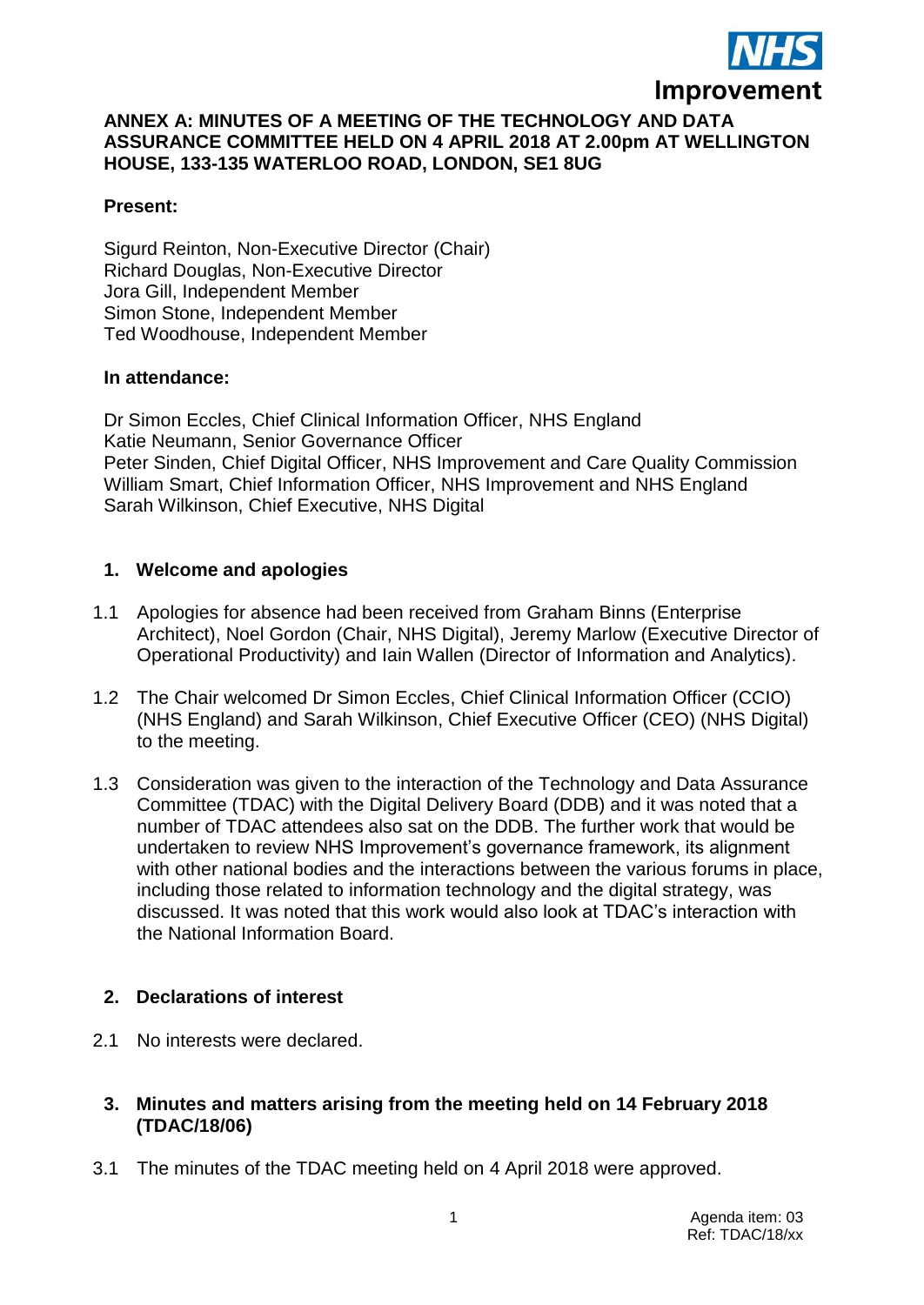- 3.2 The concern that had been raised at the previous TDAC meeting in February 2018 in relation to the time lag for data to be uploaded to the Model Hospital was discussed (para 8.2) and it was highlighted that this was becoming progressively more up to date.
- 3.3 Ted Woodhouse, Independent Member, noted that work was ongoing to organise for the Independent Members to spend a day of contracted time with the Chief Digital Officer (NHS Improvement and Care Quality Commission) (CDO).

# **4. Update on Personalised Health and Care 2020**

- 4.1 The CCIO (NHS England) provided an update on the Personalised Health Care 2020 (PHC2020) Programme.
- 4.2 There was a discussion on the 'placemat' diagram that had been developed by NHS England which set out the objectives of the PHC2020 Programme. The objectives were broken down into four areas:
	- 4.2.1 Transparency: easily accessible and comprehensive medical records, including past and planned treatment and how this benchmarks against best practice;
	- 4.2.2 Digitisation: clinically codified records which support interoperability between organisations and systems, with an appropriate level of detail available for access;
	- 4.2.3 Data accessibility: optimising the data extraction and review process to enable patients and healthcare workers to access useful information in real time, or as close to this as possible; and
	- 4.2.4 Research: maximising the UK's ability to attract clinical and technical research.
- 4.3 TDAC considered the governance arrangements that underpinned this Programme to ensure that it was aligned and appropriately integrated with all complementary programmes across the sector, and that progress was assessed against clear and measureable success criteria and deliverables. It was noted that the programme was overseen by the DDB and TDAC members discussed how the work of the DDB was fed into NHS Improvement's regulatory framework and planning processes.
- 4.4 The outputs of the work were discussed and it was highlighted that these were dependent on effective joint working between NHS Improvement, NHS England and NHS Digital and alignment of each organisation's priorities to ensure that efforts were focussed appropriately. The aim to establish interoperable systems that meet the demands of clinicians, contain useful and meaningful data that could be accessed easily by both patients and healthcare providers, and be used to support research projects was considered. The timescales for this programme were discussed.
- 4.5 Consideration was given to the strength of engagement from system vendors with the programme and the approach to clarifying issues around data ownership. The further work that was required to ensure that all organisations that had declared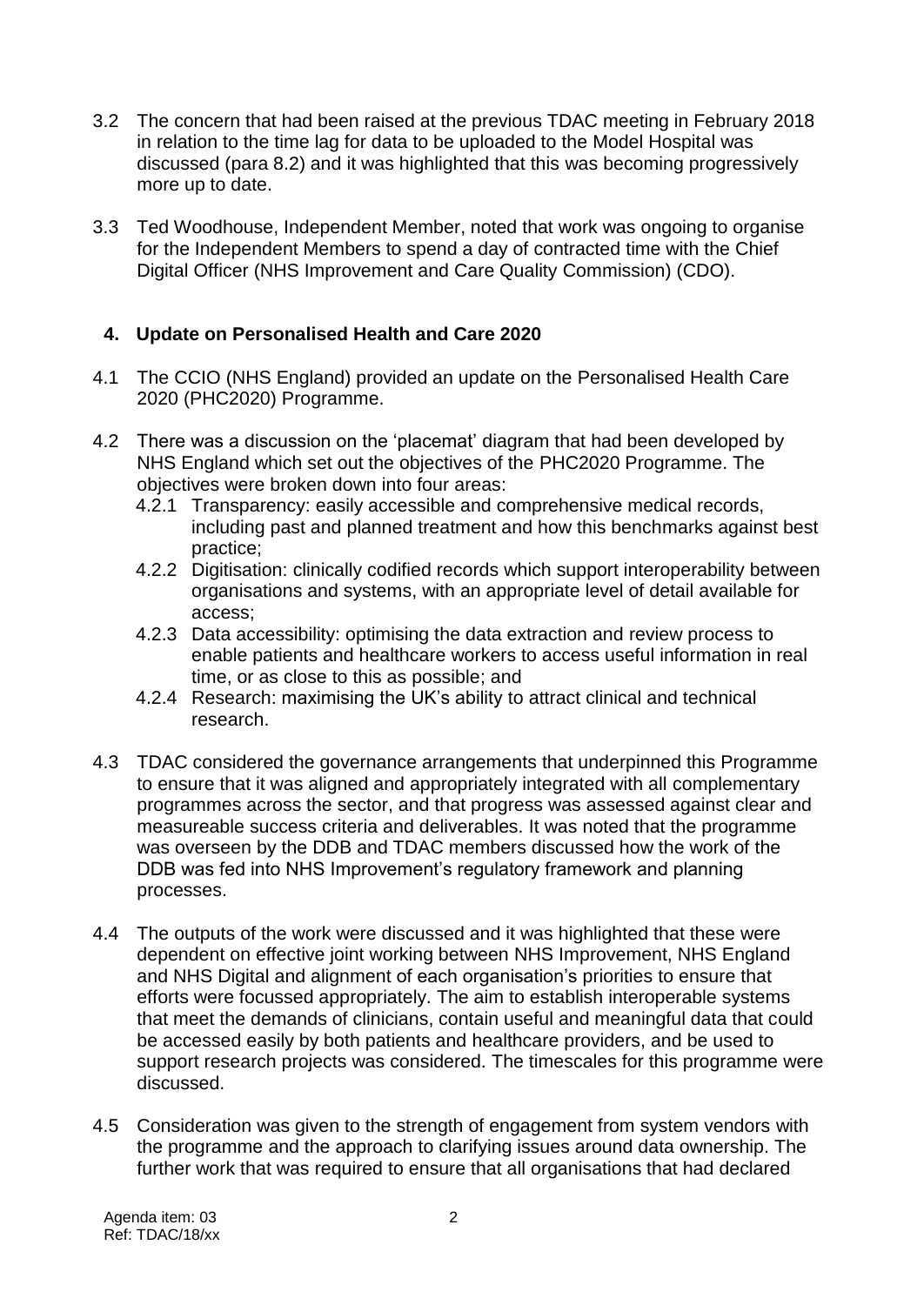themselves as interoperable met the criteria associated with this label was discussed. TDAC emphasised the need to define data and interoperability standards at a national level to ensure that expectations were clear for all organisations involved.

4.6 The potential next steps were discussed and it was considered that a system strategy and clear data and interoperability standards should be developed to ensure that the aim for this work was clear for all organisations involved. The Committee also considered that a framework would be required to support the allocation of funding for providers to develop autonomous and adaptable systems that met these standards and supported delivery of the strategy. It was requested that a meeting should be arranged between the Executive Director of Operational Productivity, Chief Information Officer (CIO) (NHS Improvement and NHS England), CCIO (NHS England), National Director: Operations and Information (NHS England) and Chief Executive Officer (CEO) (NHS Digital) to progress this work.

### **ACTION: WS, SE, SW**

- 4.7 The intention to enable provider CIOs and CCIOs, Boards and system vendors to self-assess whether their initiatives were aligned with national standards and, if necessary, consciously take a decision, for valid and appropriate reasons, to deviate from these standards was discussed. The capacity and capability available across the sector to develop and deliver these initiatives and the approach to increasing buy-in for the Programme was considered.
- 4.8 It was noted that an update on the Programme and the proposed next steps would be submitted to the NHS Improvement, NHS Digital and NHS England Boards in due course. TDAC considered the capacity and capability across these organisations to undertake this work and highlighted the importance of ensuring that the roles and responsibilities of each were clear.

### **5. Cybersecurity: Update on implementing review recommendations**

- 5.1 The CIO (NHS Improvement and NHS England) provided an update on the progress that had been made to implement the recommendations from the lessons learned review that had been undertaken following the WannaCry Ransomware cybersecurity attack.
- 5.2 The Department of Health and Social Care had established a working group with representation from its arm's-length bodies (ALBs) to address these recommendations and clarify accountability for delivery. It was anticipated that an implementation plan would be in place by mid to late May 2018, and evidence of this would be submitted to the Public Accounts Committee in June 2018. It was noted that confirmation would be sought from the PHC 2020 Programme funding board for the funding required for implementation.
- 5.3 TDAC discussed the expectation for NHS organisations to comply with the Cyber Essentials Plus standard by June 2021 and the work that would be required to achieve this. It was noted that the timescales for this were subject to change in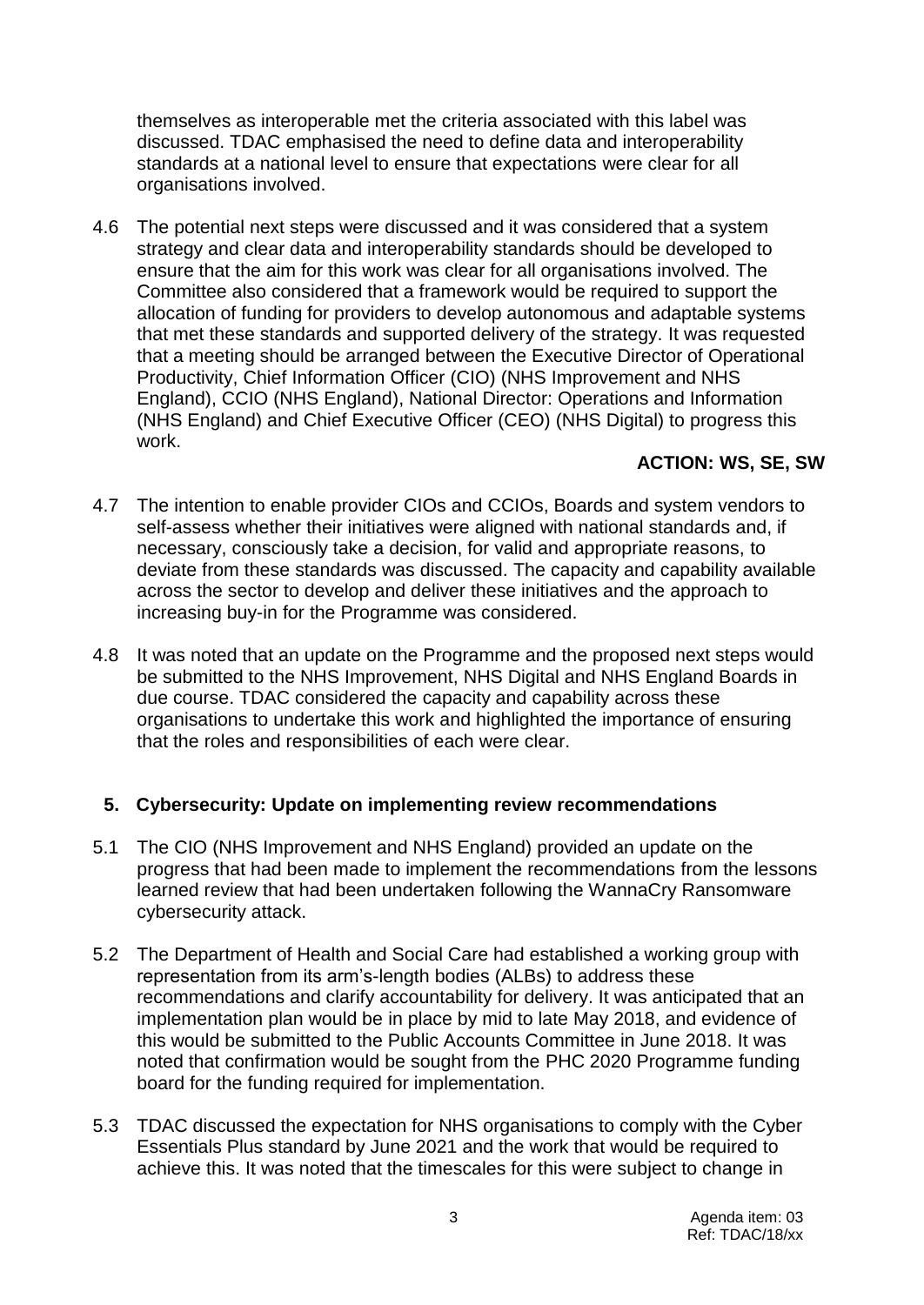response to the work that had been undertaken by the National Cyber Security Centre to refine the system for the health sector.

5.4 Consideration was given to the impact of the actions that had been taken to date on the level of cyber risk across the system. Providers' ability to deliver the practical and operational changes required to minimise the level of cyber risk they were facing while ensuring compliance with the nationally defined standards was discussed. The investment that had been made for providers to improve their infrastructure and perimeter security and the value that had been delivered through this spend was considered. TDAC members discussed the appropriateness of the levers that were used by NHS Improvement and NHS England to obtain assurance from providers on compliance with cyber security requirements. The importance of educating boards on the actions that they should be taking on cyber security and how they could challenge the robustness of their organisation's arrangements was emphasised.

# **6. NHS Improvement Technology and Data Update (TDAC/18/07)**

- 6.1 The CDO introduced the report which provided an update on the progress of a number of key programmes of work being undertaken by the Technology and Data team.
- 6.2 The progress of the joint working programme with NHS England and the current barriers to effective system interoperability as a result of the organisations operating on different networks were considered. The potential to mitigate this issue through an increased reliance on cloud technology was discussed. The Committee noted the need to ensure that any actions taken were focussed on both delivering the required network changes and maximising effective joint working using the current functionality. Consideration was given to the significant proportion of work that would be required around culture and behavioural change to complement any technology-related changes. There was a discussion on the issues that had been identified around the interoperability of NHS Mail with Microsoft Office 2016 and it was requested that the CDO should engage with the CCIO (NHS England) and CEO (NHS Digital) to address this.

# **ACTION: PS**

- 6.3 Consideration was given to the data collected from providers, the various locations where this was stored across the system and the quality of the information that was available. The work that was required to review the value of the data currently being collected to identify gaps in this information and areas for improvement was highlighted. The potential for data linkage to be established between NHS Improvement and NHS Digital to address existing gaps and improve data quality was discussed.
- 6.4 TDAC considered the need to clarify ownership of existing data sets and where this data was stored and accessed from. The Committee also discussed the work that was underway on data models and how these were controlled and assured. The Business Critical assurance process that should be in place across all national bodies, the existing oversight of this process within each ALB and the potential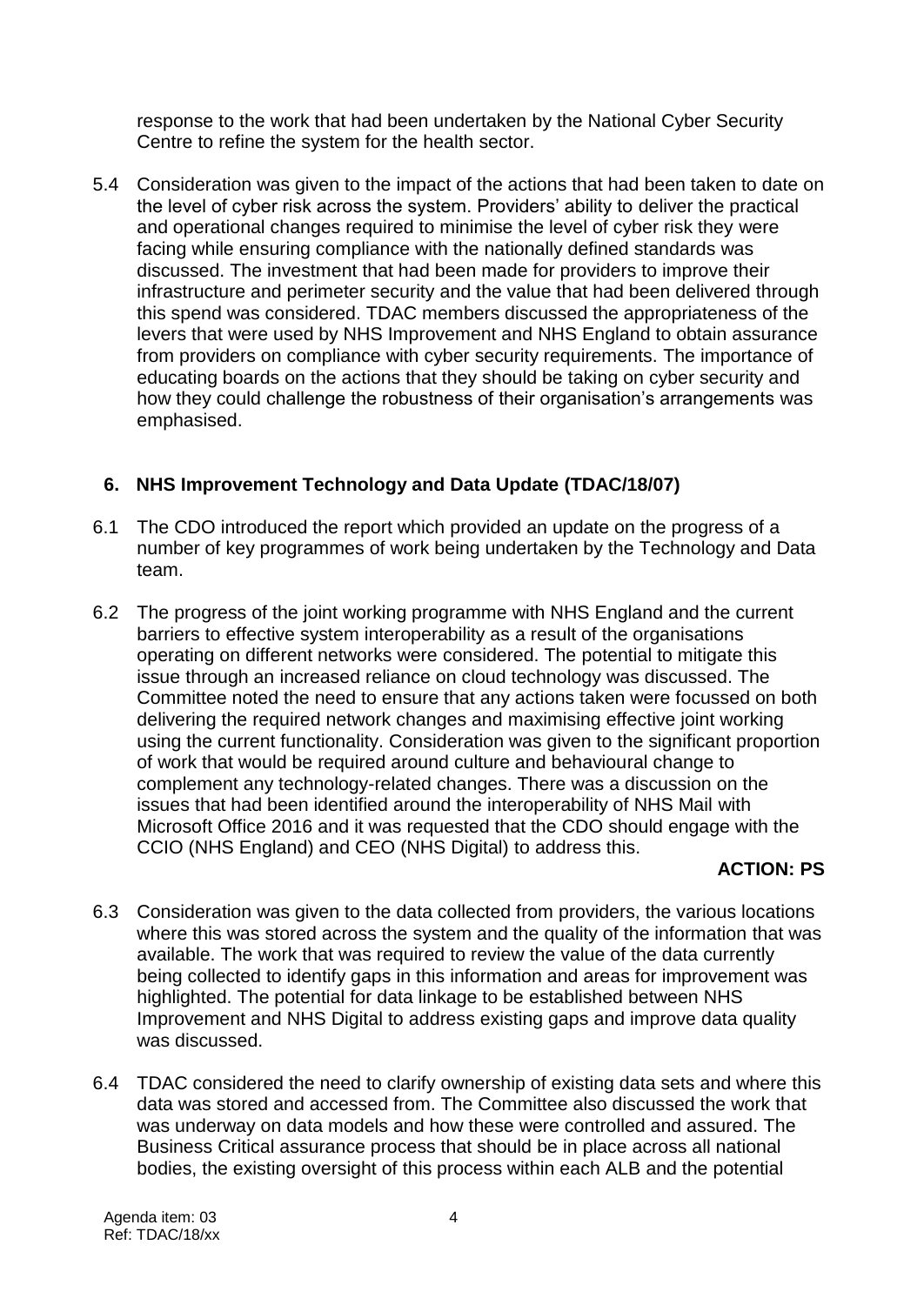need for central assurance of these models to be introduced were considered. The availability of models to assess demand and capacity across providers was considered and it was noted that this would be progressed through the work to integrate further data sets to underpin predictive modelling.

- 6.5 There was a discussion on the automated daily accident and emergency data collection that had been introduced. The value of this data for both NHS Improvement and providers, including the benefits of the automated collection process, was considered. It was emphasised that this was an example of effective collaboration between NHS Improvement, NHS England and NHS Digital.
- 6.6 TDAC discussed the burden placed on providers, particularly front line clinicians, as a result of the existing manual data collection processes. It was considered that a pragmatic approach should be taken to determining the data that was essential to be collected from trusts and the data that clinicians required to support effective clinical practice to support a genuine reduction in data burden. The amount of preprocessing that would be required at provider level to enable automated data collections for most, if not all, data sets was considered.
- 6.7 The timeliness of data collections was discussed. The Committee highlighted the need to ensure that any proposal to increase the pace of data collections took into account the burden this may place on providers and local care systems and the value that would be added through more prompt collection of this information.
- 6.8 TDAC discussed the progress of the National Clinical Improvement Programme which delivered reporting at the clinician level and enabled clinician to clinician comparison, including outcome measures. The further work required with NHS Digital to enable NHS Improvement to utilise existing data sets and augment the information available to support this reporting was considered. The next steps for this work and the need to reach a balance between perfect data and identifiable trends were discussed. The Committee considered that the CCIO (NHS England) should engage with Jora Gill, Independent Member, on potential approaches to trend analysis.

# **ACTION: SE**

6.9 Consideration was given to the outputs of the South West London Elective Orthopaedic Centre outcome measures programme. It was requested that the CDO should follow up with the Executive Director of Operational Productivity on whether NHS Improvement could develop a similar programme to be rolled out through the Getting It Right First Time programme.

### **ACTION: PS**

# **7. Any other business**

- 7.1 There was no other business.
	- **8. Close**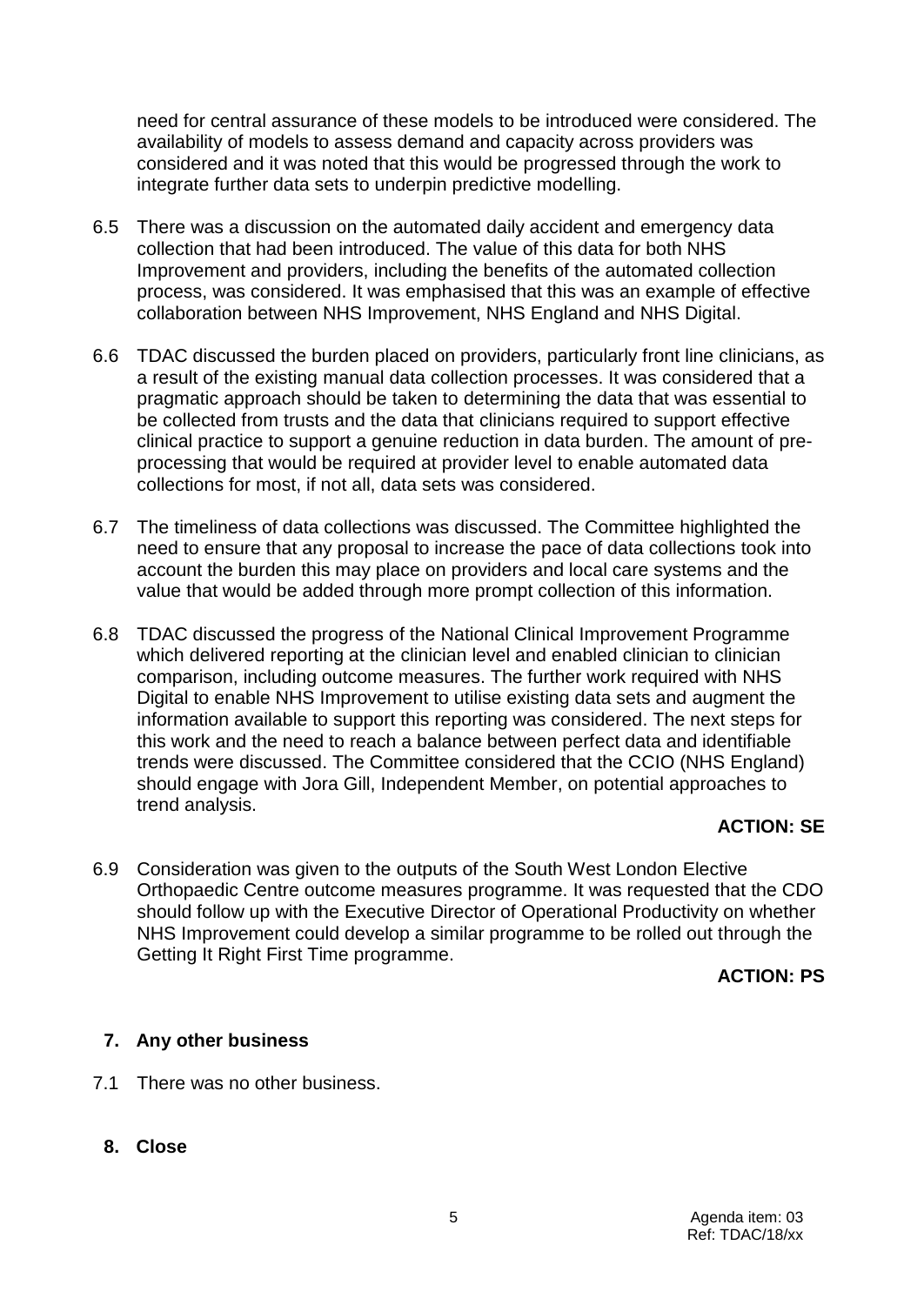

### **ANNEX C: MINUTES OF A MEETING OF THE QUALITY COMMITTEE HELD ON THURSDAY 26 APRIL 2018 AT 10.30am AT WELLINGTON HOUSE, 133-155 WATERLOO ROAD, LONDON SE18UG**

#### **Present:**

Sarah Harkness, Non-Executive Director (Chair) Jonathan Broad, Patient and Public Voice Member Vincent Connolly, Regional Medical Director (North) (by telephone) Sue Doheny, Joint Regional Director of Nursing (South) Siobhan Heafield, Regional Chief Nurse (Midlands and East) Ruth May, Executive Director of Nursing Kathy McLean, Executive Medical Director Oliver Shanley, Regional Chief Nurse (London) Imogen Voysey, Patient and Public Voice Member Richard Wilson, Director of Quality and Intelligence & Insight

#### **In attendance:**

Jessica Dahlstrom, Head of Governance

### **1. Welcome and apologies (oral item)**

- 1.1. Apologies for absence had been received from Lord Ara Darzi (Non-Executive Director) and Celia Ingham-Clark (Interim National Director of Patient Safety).
- 1.2. There were no declarations of interest.

### **2. Patient story**

- 2.1. Representatives from Great Ormond Street Hospital for Children NHS Foundation Trust (GOSH) joined the meeting for this item.
- 2.2. The Quality Committee (the Committee) watched a video in which current and former patients of GOSH explained their experience of transitioning from children's to adult services. A number of issues were raised around disruption to services received, lack of coordination and lack of clear guidance on what to expect in adult services.
- 2.3. The Committee discussed the patient story. Representatives from GOSH explained the work programme which had now been ongoing for two years aimed at improving transitions. The need to give particular attention to patients with learning disabilities or multi-specialty conditions was highlighted. Consideration was given to the patient safety implications of badly managed transitions. The Committee also discussed the approach to sharing transition learnings regionally and nationally.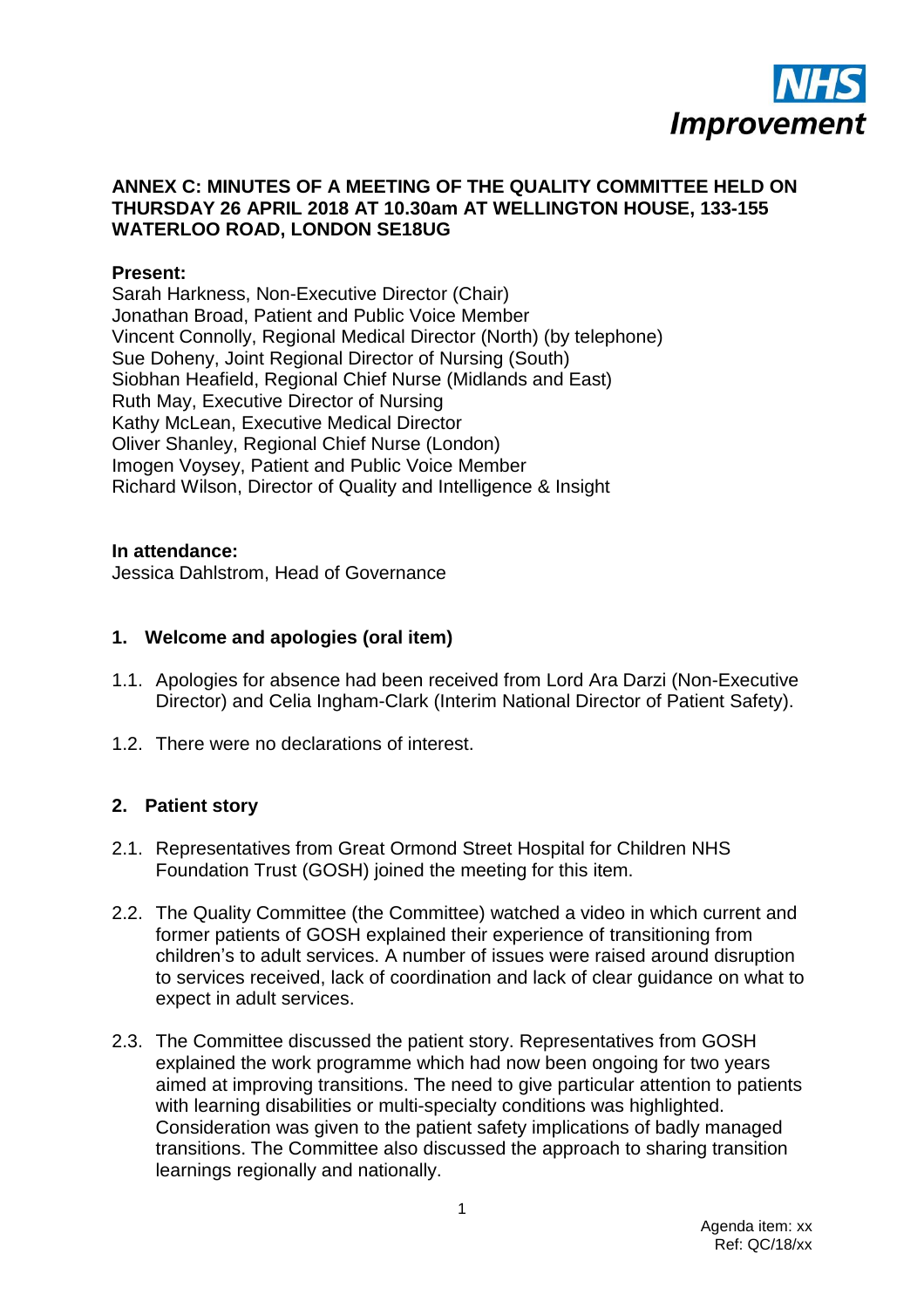2.4. The Committee thanked the representatives of GOSH for attending. Several offers were made by Committee members to contribute to GOSH's work on transitions and the Head of Governance undertook to ensure relevant contact details would be made available. The slides that were tabled would be circulated to the Committee.

**ACTION: JD**

### **3. Minutes and matters arising from the meeting held on 17 January 2018 (QC/18/06)**

3.1. The minutes for the meeting held on 17 January 2018 were approved and matters arising were noted. The Committee noted that progress had been made in sharing the learning from the safety hub in the Midlands & East with the National Director of Urgent and Emergency Care and a further update would be provided at the next meeting. It was also noted that a meeting had taken place with Lord Darzi to discuss the E.Coli data in more detail and an updated plan had been submitted to the Secretary of State. Another report would be provided at the next meeting.

# **4. Updated Quality Dashboard (QC/18/07)**

- 4.1. The Director of Quality and Intelligence & Insight introduced the paper, which provided the Committee with an updated dashboard overview of key quality indicators. The key trends and issues highlighted in the report were summarized.
- 4.2. A discussion took place on venous thromboembolism (VTE) and the impact of the removal of Commissioning for Quality and Innovation (CQUIN) goals in this area. It was noted that the dashboard would be expanded to include trustspecific data ahead of the next meeting.

### **ACTION: RW**

4.3. The Committee considered data on length of stay and highlighted the importance of monitoring both readmission and mortality statistics as average length of stay decreased. It was requested that this should be included in the full review of the winter period.

### **ACTION: KMcL / RM**

4.4. Out of area placements were also discussed and it was noted that the definition of out of area placements required clarification. In relation to mixed sex accommodation the Committee noted that there had been a significant increase in winter as penalties had been suspended to enable providers to meet emergency demand. The definition of mixed sex accommodation and the mixed approaches taken to reporting were considered and Committee members commented that single occupancy units would be a useful future estates model. The importance of the link to patient experience was emphasised.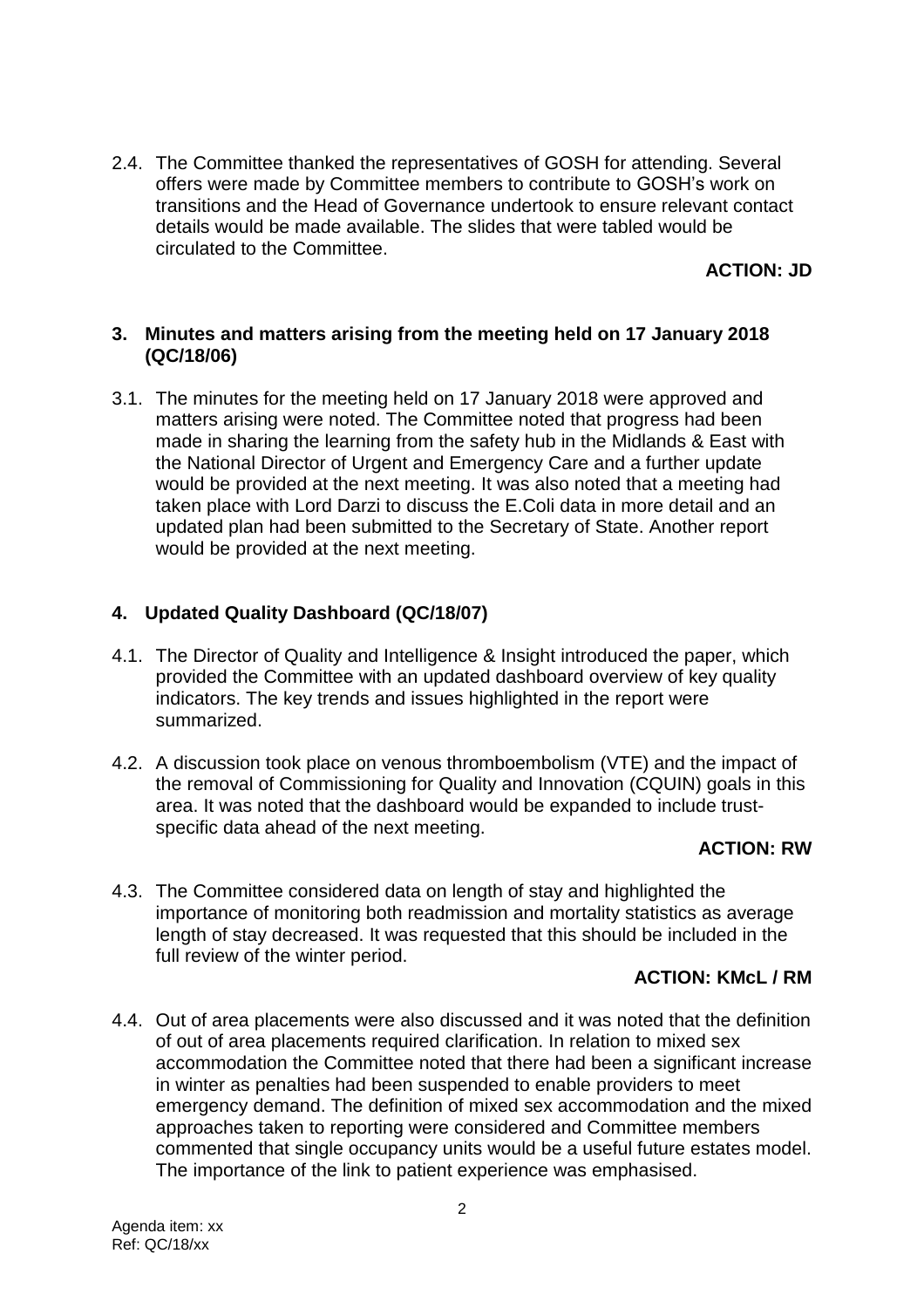- 4.5. The dashboard was being expanded to include more data on mental health and community services and work was ongoing to improve the quality of community services data. In relation to maternity, a number of trusts had not submitted the data required and this was being followed up by the Executive Director of Nursing. The implications of not collecting data for Clinical Negligence Scheme for Trust (CNST) premia were considered.
- 4.6. The Care Quality Commission (CQC) ratings of providers were discussed and the Committee commented that no providers were currently rated 'outstanding' for the 'safe' domain. Further work would be undertaken to understand why this was the case.

### **ACTION: RW**

### **5. Update from the regions (QC/18/08)**

5.1. The Committee considered four reports from the regions setting out, for each region, current quality trends and issues. The Committee welcomed the reports but requested increased consistency between the regional reports going forward.

### **ACTION: RW / Regions**

- 5.2. In relation to the South region, key issues highlighted included workforce and mixed sex accommodation. The Committee also received an update on a Child and Adolescent Mental Health Service (CAMHS) review which has been completed. Never events were discussed and it was noted that never events as a topic were on the forward planner for a future meeting of the Committee. The importance of a robust approach to never event checklists and to root cause analysis was emphasised.
- 5.3. The London region also highlighted workforce as a key risk going forward and drew the Committee's attention to the likely health and wellbeing needs underlying the increase in violent crime in London. Comments on the London region's proposed Quality Objectives were invited to be submitted outside of the meeting.
- 5.4. In relation to the Midlands & East region, an overview was provided of CQC rating successes but it was also noted that the learnings in relation to the two trusts which had gone back into Special Measures must be captured. A lessons learned exercise with the Department of Health was currently ongoing.
- 5.5. An overview was provided of the key themes and risks in the North region and the Committee highlighted the importance of having in place an early warning system to identify where things were going wrong. The role of trust boards was discussed and it was noted that the approach taken by a Board to recommendations from the CQC was crucial. The work ongoing in the region on guidance and tools for providers to make safe staffing decisions would be shared with the Committee.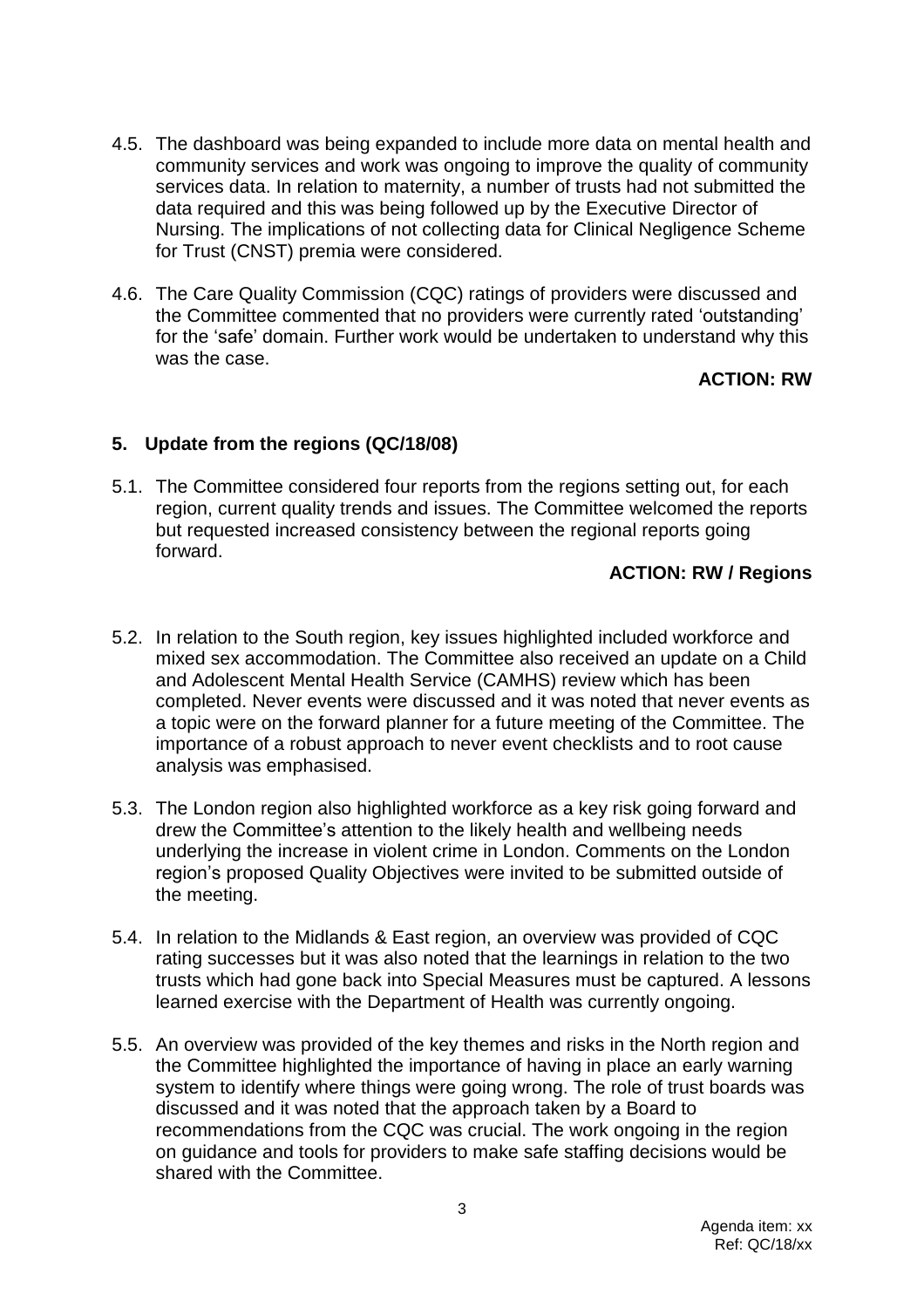#### **6. Lessons learned from winter (QC/18/09)**

- 6.1. Martin Wilson (Director of Strategy Emergency and Elective Care and Deputy National Director of Urgent and Emergency Care) and Douglas Gilbert (Policy Adviser) joined the meeting for this item.
- 6.2. The Committee noted the report which provided an overview of quality and safety of the care provided over the winter period of 2017/18 including lessons learned which were to be incorporated in winter planning for 2018/19.
- 6.3. The NHS had faced issues caused by severe weather, a 'flu epidemic and staffing and capacity challenges over the course of the winter. In the context of these issues, the deterioration in performance had not been as severe as it could have been. Key success factors had been the ambulance response programme and the increase in clinical contact offered through the 111 service. However, to a large extent the performance had been protected by relying on the goodwill of NHS staff who had worked extremely hard throughout the period.
- 6.4. Priorities in preparing for the winter ahead included a focus on improving occupancy rates and reducing the number of long stay patients. Work was also ongoing on a policy of zero tolerance for corridor care, and on a possible comply or explain policy in relation to staff 'flu vaccinations.
- 6.5. Consideration was given to the consistency of patient safety checklists used nationally and it was noted that this matter would be followed up with the Patient Safety Team.

### **ACTION: KMcL**

6.6. Committee members commented that the impact of cancelled elective care was not currently included in the report and should be added. The importance of monitoring safety on a shift by shift basis was highlighted and Committee members suggested that there should be clear exit plans for each patient prior to admission. The importance of looking after mental health patients appropriately in A&E was also emphasised, and consideration should be given to how third sector workers and volunteers could be deployed next winter to help meet pressures. The Committee asked to see the final version of the report.

### **ACTION: MW/DG**

6.7. It was agreed that it was important to develop measures that indicated the level of safety in a system. It was agreed that the Deputy National Director of Urgent and Emergency Care and the Regional Medical Director (North) would discuss how to pull together the different strands of work in this area.

### **7. Whistleblowing and complaints (QC/18/10)**